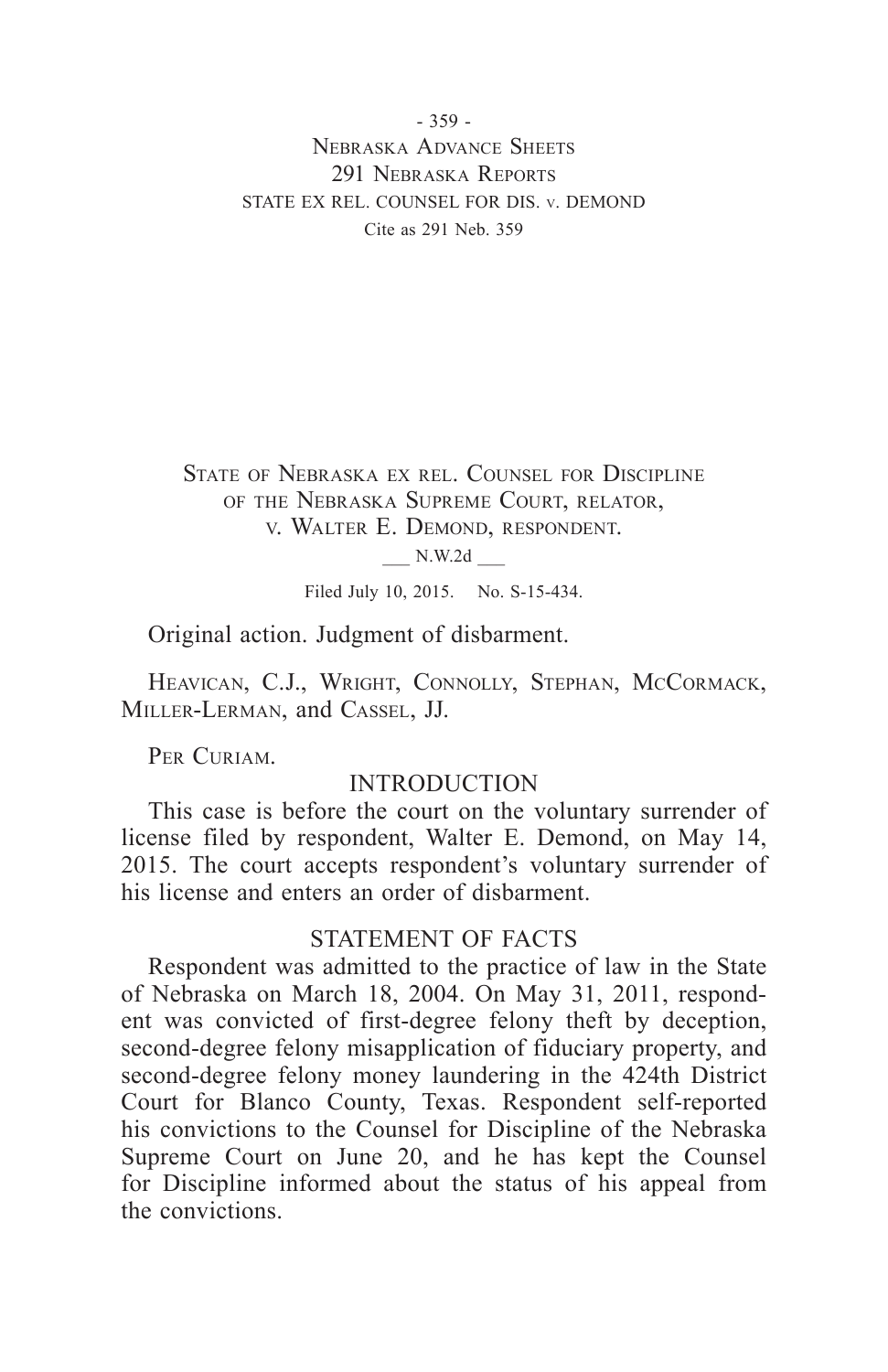# - 360 - Nebraska Advance Sheets 291 NEBRASKA REPORTS STATE EX REL. COUNSEL FOR DIS. v. DEMOND Cite as 291 Neb. 359

On November 21, 2014, the Texas Court of Appeals reversed respondent's conviction for first-degree felony theft by deception, but it affirmed the convictions for second-degree felony misapplication of fiduciary property and second-degree felony money laundering. See *Demond v. State*, 452 S.W.3d 435 (Tex. App. 2014). Respondent filed a petition for discretionary review with the Texas Court of Criminal Appeals, and on March 18, 2015, the court refused to review the decision of the Texas Court of Appeals.

On May 14, 2015, respondent filed a voluntary surrender in which he stated that he knowingly does not challenge or contest the ruling of the Texas Court of Appeals that affirmed his convictions of second-degree felony misapplication of fiduciary property and second-degree felony money laundering. With respect to disciplinary proceedings in Nebraska, respondent further stated that he freely and voluntarily waived his right to notice, appearance, or hearing prior to the entry of an order of disbarment and consented to the entry of an immediate order of disbarment.

# ANALYSIS

Neb. Ct. R. § 3-315 of the disciplinary rules provides in pertinent part:

(A) Once a Grievance, a Complaint, or a Formal Charge has been filed, suggested, or indicated against a member, the member may voluntarily surrender his or her license.

(1) The voluntary surrender of license shall state in writing that the member knowingly admits or knowingly does not challenge or contest the truth of the suggested or indicated Grievance, Complaint, or Formal Charge and waives all proceedings against him or her in connection therewith.

Pursuant to § 3-315 of the disciplinary rules, we find that respondent has voluntarily surrendered his license to practice law and knowingly does not challenge or contest the truth of the suggested allegations made against him. Further,